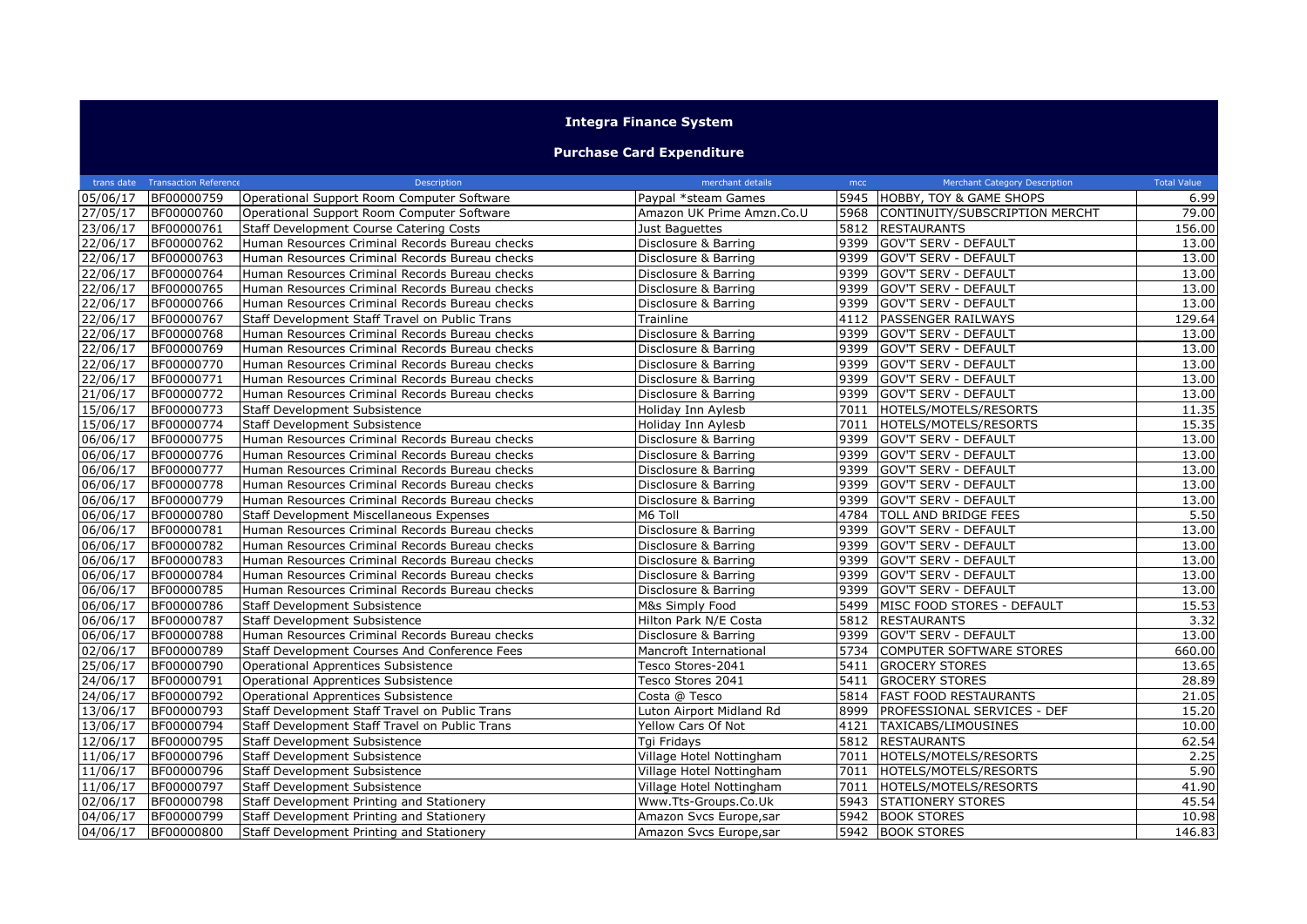|          | 30/05/17 BF00000801 | <b>Staff Development Subsistence</b>                | Pret A Manger             |      | 5812 RESTAURANTS                   | 16.31  |
|----------|---------------------|-----------------------------------------------------|---------------------------|------|------------------------------------|--------|
| 30/05/17 | BF00000801          | <b>Staff Development Subsistence</b>                | Pret A Manger             |      | 5812 RESTAURANTS                   | 10.80  |
| 30/05/17 | BF00000802          | <b>Staff Development Subsistence</b>                | Little Italy Espresso     |      | 5814 FAST FOOD RESTAURANTS         | 5.70   |
| 29/05/17 | BF00000803          | Staff Development Staff Travel on Public Trans      | Ringgo                    |      | 7523 AUTO PARKING LOTS/GARAGES     | 7.20   |
| 10/06/17 | BF00000804          | Other Officers Staff Travel on Public Trans         | Oyster Autotopup          |      | 4112 PASSENGER RAILWAYS            | 40.00  |
| 07/06/17 | BF00000805          | Other Officers Subsistence                          | <b>Upper Crust</b>        |      | 5921   PKG STORES/BEER/WINE/LIQUOR | 2.80   |
| 07/06/17 | BF00000806          | Other Officers Staff Travel on Public Trans         | Indigo Park Soluti        |      | 7523 AUTO PARKING LOTS/GARAGES     | 11.00  |
| 05/06/17 | BF00000807          | Other Officers Staff Travel on Public Trans         | Virgin Trains             |      | 4112   PASSENGER RAILWAYS          | 69.00  |
| 05/06/17 | BF00000808          | Other Officers Staff Travel on Public Trans         | Virgin Trains             |      | 4112 PASSENGER RAILWAYS            | 112.00 |
|          |                     |                                                     |                           |      |                                    | 40.00  |
| 26/05/17 | BF00000809          | Other Officers Staff Travel on Public Trans         | Oyster Autotopup          |      | 4112 PASSENGER RAILWAYS            |        |
| 15/06/17 | BF00000810          | Response Support Subsistence                        | <b>McDonalds</b>          |      | 5812 RESTAURANTS                   | 3.59   |
| 13/06/17 | BF00000811          | Response Support Subsistence                        | <b>Bartletts Butchers</b> |      | 5411 GROCERY STORES                | 4.95   |
| 24/06/17 | BF00000812          | Staff Development Course Catering Costs             | Tesco Stores 2038         |      | 5411 GROCERY STORES                | 77.30  |
| 23/06/17 | BF00000813          | Buckingham Fire Station Course Catering Costs       | Tesco Stores 2038         |      | 5411 GROCERY STORES                | 63.90  |
| 24/06/17 | BF00000814          | <b>Staff Development Course Catering Costs</b>      | Tesco Stores 2041         |      | 5411 GROCERY STORES                | 9.00   |
| 22/06/17 | BF00000815          | Aylesbury Fire Station Course Catering Costs        | Tesco Stores-2041         |      | 5411 GROCERY STORES                | 26.20  |
| 19/06/17 | BF00000816          | Urban Search and Rescue Subsistence                 | Esso Moto Colsterworth    |      | 5541 SERVICE STATIONS              | 11.80  |
| 19/06/17 | BF00000817          | Urban Search and Rescue Subsistence                 | Sainsburys Local          |      | 5411 GROCERY STORES                | 17.45  |
| 16/06/17 | BF00000818          | Aylesbury Fire Station Catering and Domestic Equip  | Tesco Stores 2041         |      | 5411 GROCERY STORES                | 16.00  |
| 09/06/17 | BF00000819          | Operational Training Water Awareness Training       | Cotswold Outdoor          |      | 5999 MISC SPECIALITY RETAIL        | 54.54  |
| 21/06/17 | BF00000820          | Senior Management Team Staff Travel on Public Trans | London Midland Sel        |      | 4112 PASSENGER RAILWAYS            | 20.20  |
| 21/06/17 | BF00000821          | Senior Management Team Staff Travel on Public Trans | Indigo Park Soluti        |      | 7523 AUTO PARKING LOTS/GARAGES     | 4.40   |
| 22/06/17 | BF00000822          | Protection General Postage                          | Post Office Counter       |      | 9402   POSTAGE STAMPS              | 33.60  |
| 02/06/17 | BF00000823          | Protection Subsistence                              | Greggs                    |      | 5812 RESTAURANTS                   | 5.00   |
| 21/06/17 | BF00000824          | Other Officers Staff Travel on Public Trans         | Old Thorns-Reception      |      | 5812 RESTAURANTS                   | 124.90 |
| 14/06/17 | BF00000825          | Other Officers Staff Travel on Public Trans         | Union Jack Club           |      | 7011 HOTELS/MOTELS/RESORTS         | 85.00  |
| 06/06/17 | BF00000826          | Other Officers Staff Travel on Public Trans         | Wendover Station T/o      |      | 4112   PASSENGER RAILWAYS          | 28.70  |
| 31/05/17 | BF00000827          | Other Officers Miscellaneous Expenses               | Post Office Counter       |      | 9402 POSTAGE STAMPS                | 2.28   |
| 14/06/17 | BF00000828          | Transport and Workshops Spares for Lease Cars       | Perrys Parts Aylesbury    |      | 5533 AUTOMOTIVE PARTS STORES       | 20.70  |
| 08/06/17 | BF00000829          | Transport and Workshops Operational Equipment       | Fuel Proof Limited        |      | 5999 MISC SPECIALITY RETAIL        | 540.00 |
| 25/05/17 | BF00000830          | Transport and Workshops Spares for Red Fleet        | Www.Bigtyres.Co.Uk        |      | 5532 AUTOMOTIVE TIRE STORES        | 184.80 |
| 26/05/17 | BF00000831          | Transport and Workshops Spares for Red Fleet        | Paypal *agmcomplete       |      | 5732 ELECTRONICS SALES             | 6.71   |
| 20/06/17 | BF00000832          | Equipment Management Operational Equipment          | Parcel2go.Com Ltd         |      | 4215 COURIER SERVICES              | 10.20  |
| 20/06/17 | BF00000833          | Equipment Management Operational Equipment          | Parcel2go.Com Ltd         |      | 4215 COURIER SERVICES              | 11.75  |
| 20/06/17 | BF00000834          | Equipment Management Operational Equipment          | Parcel2go.Com Ltd         |      | 4215 COURIER SERVICES              | 10.20  |
| 08/06/17 | BF00000835          | Equipment Management Operational Equipment          | Parcel2go.Com Ltd         |      | 4215 COURIER SERVICES              | 5.58   |
| 01/06/17 | BF00000836          | Equipment Management Operational Equipment          | Parcel2go.Com Ltd         |      | 4215 COURIER SERVICES              | 11.82  |
| 01/06/17 | BF00000837          | Equipment Management Operational Equipment          | Parcel2go.Com Ltd         |      | 4215 COURIER SERVICES              | 11.82  |
| 13/06/17 | BF00000838          | <b>ESMCP Subsistence</b>                            | Sainsburys S/mkt          |      | 5411 GROCERY STORES                | 7.95   |
| 12/06/17 | BF00000839          | Operational Support Room Course Catering Costs      | Worlds End Garden         | 5261 | LAWN/GARDEN SUPPLY/NURSERY         | 8.70   |
| 23/06/17 | BF00000840          | Prevention Subsistence                              | Oxford Starbucks          |      | 5499 MISC FOOD STORES - DEFAULT    | 6.55   |
| 23/06/17 | BF00000841          | Prevention Subsistence                              | <b>Starbucks</b>          |      | 5814 FAST FOOD RESTAURANTS         | 9.89   |
| 24/06/17 | BF00000842          | Response Support Subsistence                        | Euro Garages Stock        |      | 5812 RESTAURANTS                   | 7.50   |
| 21/06/17 | BF00000843          | Prevention Subsistence                              | The Gamekeepers Lodge     |      | 5813 BARS/TAVERNS/LOUNGES/DISCOS   | 15.70  |
| 17/06/17 | BF00000844          | Prevention Courses And Conference Fees              | Association Of Industr    | 8398 | CHARITABLE/SOC SERVICE ORGS        | 80.00  |
| 08/06/17 | BF00000845          | Prevention Subsistence                              | Bp Emerson Valley Connect | 5541 | <b>SERVICE STATIONS</b>            | 2.27   |
| 08/06/17 | BF00000845          | Prevention Subsistence                              | Bp Emerson Valley Connect |      | 5541 SERVICE STATIONS              | 2.48   |
| 06/06/17 | BF00000846          | Prevention Community Safety Charges                 | <b>Footprint Uniforms</b> |      | 5697 TAILOR/SEAMSTRESS/ALTERS      | 260.00 |
| 05/06/17 | BF00000847          | Prevention Training Equipment                       | B & Q 1305                |      | 5211  LUMBER/BUILD. SUPPLY STORES  | 14.94  |
|          | 02/06/17 BF00000848 | <b>Prevention Subsistence</b>                       | Bradmoor Hatcheries Lt    |      | 5814   FAST FOOD RESTAURANTS       | 16.75  |
|          |                     |                                                     |                           |      |                                    |        |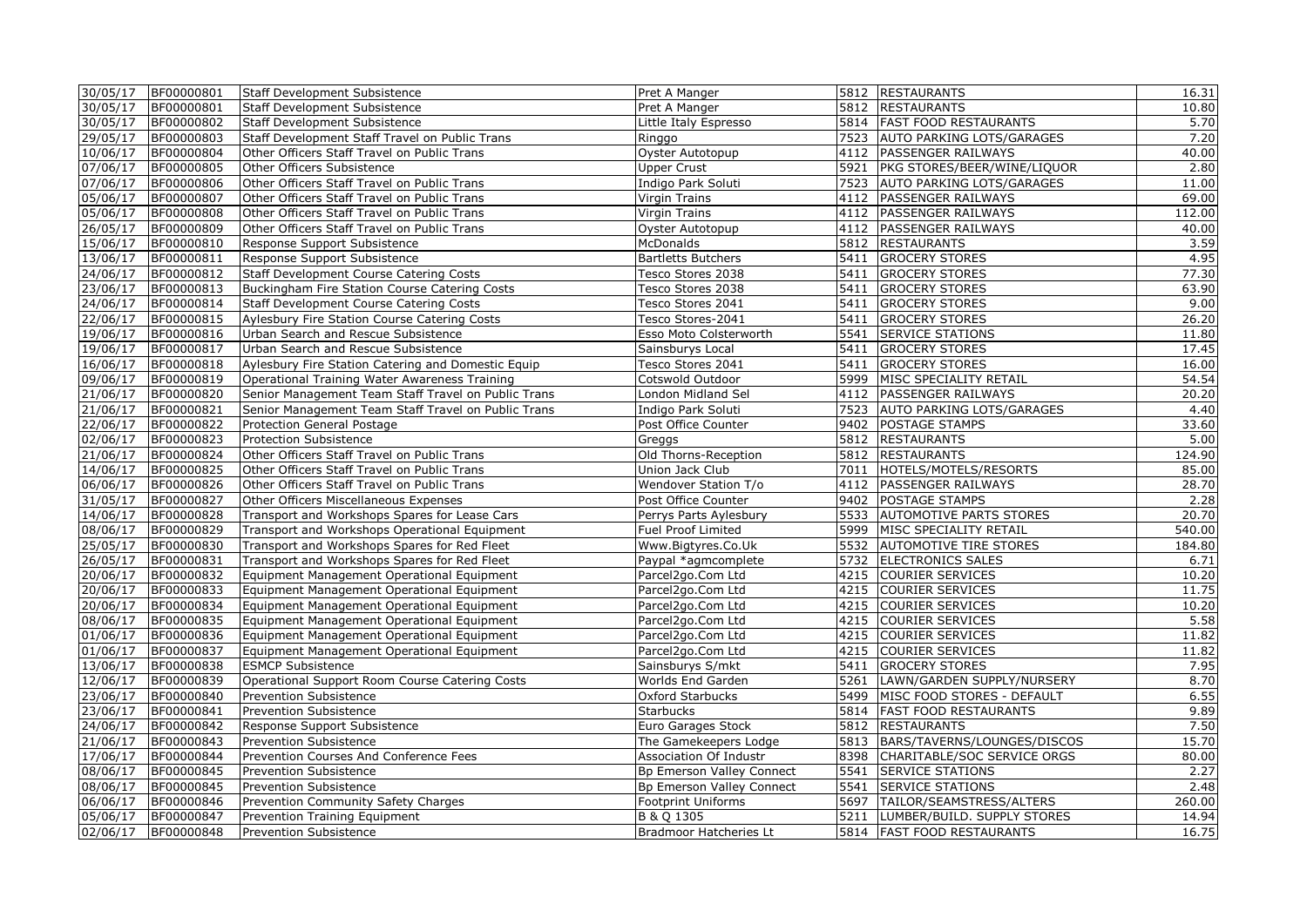|          | 30/05/17 BF00000849 | Prevention Subsistence                                | McDonalds                       |      | 5812 RESTAURANTS                              | 3.88            |
|----------|---------------------|-------------------------------------------------------|---------------------------------|------|-----------------------------------------------|-----------------|
| 30/05/17 | BF00000850          | <b>Prevention Subsistence</b>                         | <b>Starbucks</b>                |      | 5814   FAST FOOD RESTAURANTS                  | 13.89           |
| 26/05/17 | BF00000851          | Prevention Subsistence                                | Pret A Manger                   |      | 5812 RESTAURANTS                              | 6.60            |
| 26/05/17 | BF00000852          | Prevention Staff Travel on Public Trans               | Selfserve Ticket                |      | 4112 PASSENGER RAILWAYS                       | 14.60           |
| 20/06/17 | BF00000853          | Health and Safety Subsistence                         | Hampton By Hilton Lond          |      | 7011 HOTELS/MOTELS/RESORTS                    | 398.00          |
| 20/06/17 | BF00000854          | Health and Safety Subsistence                         | Prime Burger                    |      | 5812 RESTAURANTS                              | 26.47           |
| 02/06/17 | BF00000855          | Health and Safety Staff Travel on Public Trans        | Trainline                       |      | 4112 PASSENGER RAILWAYS                       | 76.91           |
| 31/05/17 | BF00000856          | Health and Safety Miscellaneous Expenses              | Paypal *rospa                   | 8398 | CHARITABLE/SOC SERVICE ORGS                   | 72.00           |
| 22/06/17 | BF00000857          | Other Officers Subsistence                            | Eat                             | 5812 | <b>RESTAURANTS</b>                            | 5.40            |
| 21/06/17 | BF00000858          | Other Officers Subsistence                            | Ravello                         | 5814 | <b>FAST FOOD RESTAURANTS</b>                  | 8.25            |
| 21/06/17 | BF00000859          | Other Officers Subsistence                            | Ravello                         | 5814 | <b>FAST FOOD RESTAURANTS</b>                  | 5.05            |
| 19/06/17 | BF00000860          | Other Officers Subsistence                            | Ravello                         | 5814 | <b>FAST FOOD RESTAURANTS</b>                  | 6.29            |
| 16/06/17 | BF00000861          | Other Officers Subsistence                            | Ravello                         | 5814 | <b>FAST FOOD RESTAURANTS</b>                  | 5.30            |
| 15/06/17 | BF00000862          | Other Officers Subsistence                            | Ravello                         | 5814 | <b>FAST FOOD RESTAURANTS</b>                  | 5.30            |
| 13/06/17 | BF00000863          | Other Officers Subsistence                            | Coffee Room                     | 5814 | <b>FAST FOOD RESTAURANTS</b>                  | 4.50            |
| 13/06/17 | BF00000863          | Other Officers Subsistence                            | Coffee Room                     | 5814 | <b>FAST FOOD RESTAURANTS</b>                  | 3.78            |
| 07/06/17 | BF00000864          | Other Officers Subsistence                            | Pret A Manger                   | 5812 | <b>RESTAURANTS</b>                            | 3.34            |
| 06/06/17 | BF00000865          | Other Officers Subsistence                            | Ravello                         | 5814 | <b>FAST FOOD RESTAURANTS</b>                  | 2.75            |
| 06/06/17 | BF00000866          | Other Officers Subsistence                            | Leon Victoria Plac              | 5812 | <b>RESTAURANTS</b>                            | 7.40            |
| 31/05/17 | BF00000867          | Other Officers Subsistence                            | Ravello                         | 5814 | <b>FAST FOOD RESTAURANTS</b>                  | 5.00            |
| 31/05/17 | BF00000868          | Other Officers Subsistence                            | Bouygues E&s Fm UK Ltd          | 7399 | <b>BUSINESS SERVICES - DEFAULT</b>            | 5.20            |
| 30/05/17 | BF00000869          | Other Officers Subsistence                            | Ravello                         | 5814 | <b>FAST FOOD RESTAURANTS</b>                  | 2.75            |
| 19/06/17 | BF00000870          | Response Support Courses And Conference Fees          | Eb *exercise Digibug B          | 7399 | <b>BUSINESS SERVICES - DEFAULT</b>            | 10.00           |
| 22/06/17 | BF00000871          | Research and Development Staff Travel on Public Trans | Apcoa Parking London Luto       |      | 7523 AUTO PARKING LOTS/GARAGES                | 50.00           |
| 21/06/17 | BF00000872          | Research and Development Subsistence                  | Frankie & Bennys 1949           |      | 5812 RESTAURANTS                              | 22.55           |
| 14/06/17 | BF00000873          | Research and Development Breathing Apparatus          | Parcel2go.Com Ltd               |      | 4215 COURIER SERVICES                         | 5.58            |
| 05/06/17 | BF00000874          | Research and Development Subsistence                  | Marriott                        |      | 3509 Marriott Hotels                          | 199.00          |
| 15/06/17 | BF00000875          |                                                       | Lochside House Hotel            |      | 7011 HOTELS/MOTELS/RESORTS                    | 55.00           |
| 15/06/17 | BF00000876          | Research and Development Subsistence                  | Lochside House Hotel            |      | 7011 HOTELS/MOTELS/RESORTS                    | 115.65          |
|          | BF00000877          | Research and Development Subsistence                  |                                 |      |                                               |                 |
| 14/06/17 |                     | Research and Development Subsistence                  | Frankie & Bennys 1949           |      | 5812 RESTAURANTS<br>9399 GOV'T SERV - DEFAULT | 21.70<br>242.50 |
| 31/05/17 | BF00000878          | Transport and Workshops Car Leasing                   | Dvla Vehicle Tax                |      |                                               |                 |
| 23/06/17 | BF00000879          | Protection Staff Travel on Public Trans               | Indigo Park Soluti              |      | 7523 AUTO PARKING LOTS/GARAGES                | 11.00           |
| 18/06/17 | BF00000880          | <b>Protection Subsistence</b>                         | Tesco Stores 2896               |      | 5411 GROCERY STORES                           | 10.29           |
| 08/06/17 | BF00000881          | Water Hydrants Hydrant Materials                      | Davidsons Veterinary            |      | 0742 VETERINARY SERVICES                      | 79.59           |
| 22/06/17 | BF00000882          | Co-responder Scheme Subsistence                       | Costa Coffee 43037200           |      | 5814 FAST FOOD RESTAURANTS                    | 5.60            |
| 18/06/17 | BF00000883          | Buckingham Fire Station Subsistence                   | Tesco Stores-2041               |      | 5411 GROCERY STORES                           | 12.05           |
| 18/06/17 | BF00000884          | Aylesbury Fire Station Subsistence                    | Tesco Stores 2041               |      | 5411 GROCERY STORES                           | 27.73           |
| 26/05/17 | BF00000885          | Admin Buildings - HQ Printing and Stationery          | Image Screen Arts               |      | 5943 STATIONERY STORES                        | 598.80          |
| 23/06/17 | BF00000886          | Senior Management Team Staff Travel on Public Trans   | Napier Mk                       |      | 7523 AUTO PARKING LOTS/GARAGES                | 8.00            |
| 22/06/17 | BF00000887          | Senior Management Team Staff Travel on Public Trans   | Trainline                       |      | 4112   PASSENGER RAILWAYS                     | 42.23           |
| 21/06/17 | BF00000888          | Senior Management Team Miscellaneous Expenses         | Interflora British Uni          |      | 5992 FLORISTS                                 | 42.00           |
| 16/06/17 | BF00000889          | Senior Management Team Staff Travel on Public Trans   | Trainline                       |      | 4112 PASSENGER RAILWAYS                       | 42.23           |
| 15/06/17 | BF00000890          | Senior Management Team Staff Travel on Public Trans   | Napier Mk                       |      | 7523 AUTO PARKING LOTS/GARAGES                | 8.00            |
| 14/06/17 | BF00000891          | Senior Management Team Subs Professional/Nat Bodies   | <b>Association Group Mngemn</b> |      | 8699 MEMBER ORGANIZATIONS - DEF               | 120.00          |
| 13/06/17 | BF00000892          | Senior Management Team Staff Travel on Public Trans   | Trainline                       |      | 4112 PASSENGER RAILWAYS                       | 42.23           |
| 12/06/17 | BF00000893          | Senior Management Team Staff Travel on Public Trans   | London Midland Tic              |      | 4112 PASSENGER RAILWAYS                       | 39.90           |
| 12/06/17 | BF00000894          | Senior Management Team Staff Travel on Public Trans   | Napier Mk                       |      | 7523 AUTO PARKING LOTS/GARAGES                | 8.00            |
| 26/05/17 | BF00000895          | Senior Management Team Subsistence                    | <b>Starbucks</b>                |      | 5814   FAST FOOD RESTAURANTS                  | 4.45            |
| 19/06/17 | BF00000896          | Senior Management Team Employees Professional Subs    | Cipd Integra                    |      | 8999   PROFESSIONAL SERVICES - DEF            | 207.00          |
| 31/05/17 | BF00000897          | Senior Management Team Staff Travel on Public Trans   | Ticketofficesale                |      | 4112 PASSENGER RAILWAYS                       | 26.70           |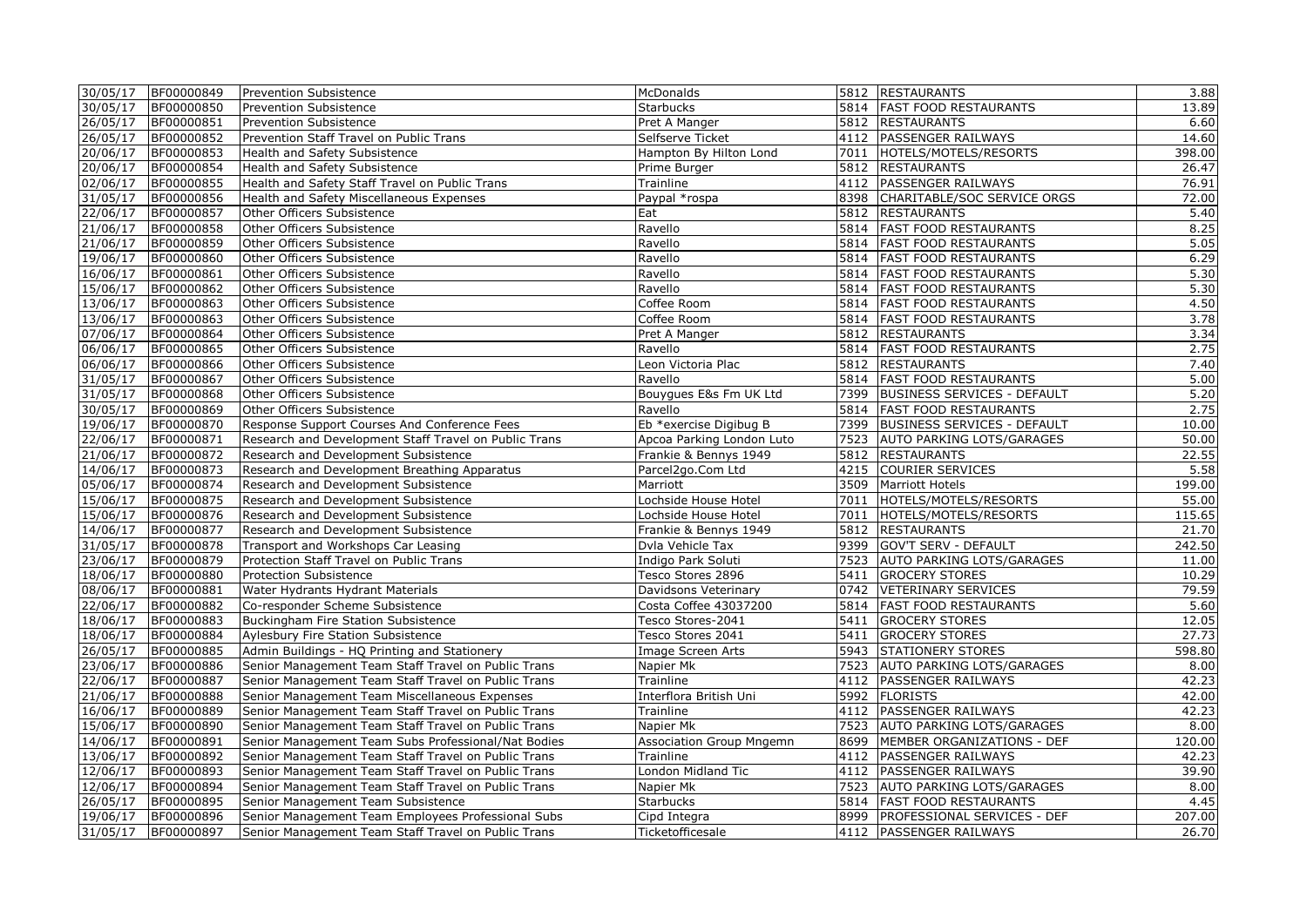| 30/05/17 | BF00000898 | Senior Management Team Staff Travel on Public Trans     | Ticketofficesale              | 4112 PASSENGER RAILWAYS             | 21.00    |
|----------|------------|---------------------------------------------------------|-------------------------------|-------------------------------------|----------|
| 18/06/17 | BF00000899 | Aylesbury Fire Station Subsistence                      | Gi-Ges                        | 5812 RESTAURANTS                    | 40.00    |
| 18/06/17 | BF00000900 | Aylesbury Fire Station Subsistence                      | Kfc - Denbigh                 | 5814 FAST FOOD RESTAURANTS          | 29.28    |
| 18/06/17 | BF00000900 | Aylesbury Fire Station Subsistence                      | Kfc - Denbigh                 | 5814   FAST FOOD RESTAURANTS        | 2.28     |
| 15/06/17 | BF00000901 | Senior Management Team Staff Travel on Public Trans     | Greater Anglia T/o            | 4112 PASSENGER RAILWAYS             | 22.30    |
| 12/06/17 | BF00000902 | Senior Management Team Staff Travel on Public Trans     | Greater Anglia T/o            | 4112   PASSENGER RAILWAYS           | 22.30    |
| 08/06/17 | BF00000903 | Senior Management Team Staff Travel on Public Trans     | Jurys Inn Milton Keynes       | 7011  HOTELS/MOTELS/RESORTS         | 99.00    |
| 08/06/17 | BF00000904 | Senior Management Team Subsistence                      | <b>Blanc Brasserie</b>        | 5812 RESTAURANTS                    | 110.70   |
| 09/06/17 | BF00000905 | Senior Management Team Staff Travel on Public Trans     | Mkc Parking Ringgo            | 7523 AUTO PARKING LOTS/GARAGES      | 4.38     |
| 07/06/17 | BF00000906 | Senior Management Team Subs Professional/Nat Bodies     | Foreign Exchange Fee          | 0000 MISSING MERCHANT CATEGORY      | 6.35     |
| 05/06/17 | BF00000907 | Senior Management Team Subs Professional/Nat Bodies     | Intl Assoc Of Fire Ch         | 8699   MEMBER ORGANIZATIONS - DEF   | 230.75   |
| 01/06/17 | BF00000908 | Senior Management Team Staff Travel on Public Trans     | Greater Anglia                | 4112   PASSENGER RAILWAYS           | 22.30    |
| 30/05/17 | BF00000909 | Senior Management Team Staff Travel on Public Trans     | Greater Anglia T/o            | 4112   PASSENGER RAILWAYS           | 18.80    |
| 26/05/17 | BF00000910 | Senior Management Team Staff Travel on Public Trans     | Greater Anglia T/o            | 4112   PASSENGER RAILWAYS           | 13.90    |
| 12/06/17 | BF00000911 | <b>Staff Development Staff Training Fees</b>            | Acca                          | 8641 CIVIC/SOCIAL/FRATERNAL ASSC    | 102.00   |
| 12/06/17 | BF00000912 | Staff Development Staff Training Fees                   | Ftc Ecom                      | 8299 SCHOOLS - DEFAULT              | 691.00   |
| 12/06/17 | BF00000913 | Finance Employees Professional Subs                     | Acca                          | 8641 CIVIC/SOCIAL/FRATERNAL ASSC    | 95.00    |
| 12/06/17 | BF00000914 | Staff Development Staff Training Fees                   | Www.Kaplanfoulkslynch.        | 8299 SCHOOLS - DEFAULT              | 39.00    |
| 05/06/17 | BF00000915 | <b>ICT Computer Software</b>                            | Surveymonkey                  | 5968 CONTINUITY/SUBSCRIPTION MERCHT | 26.00    |
| 01/06/17 | BF00000916 | <b>ICT Computer Hardware</b>                            | Amazon UK Marketplace         | 5942 BOOK STORES                    | 17.48    |
| 31/05/17 | BF00000917 | <b>ICT Computer Hardware</b>                            | Paypal *telecomrecy           | 4812 PHONE SERV/EQUIP NON-UTIL      | 150.00   |
| 27/05/17 | BF00000918 | <b>ICT Computer Hardware</b>                            | Argos Ltd                     | 5310 DISCOUNT STORES                | 35.96    |
| 15/06/17 | BF00000919 | Human Resources Courses And Conference Fees             | Quality Hotle Bold0n          | 7011  HOTELS/MOTELS/RESORTS         | 110.00   |
| 06/06/17 | BF00000920 | Members Allowances Subsistence                          | Tesco Stores 2041             | 5411 GROCERY STORES                 | 34.43    |
| 21/06/17 | BF00000921 | Senior Management Team Subs Professional/Nat Bodies     | Www.Solace.Org.Uk             | 8699   MEMBER ORGANIZATIONS - DEF   | 203.00   |
| 08/06/17 | BF00000922 | Senior Management Team Subsistence                      | Costa Coffee 43036170         | 5814   FAST FOOD RESTAURANTS        | 13.85    |
| 08/06/17 | BF00000923 | <b>ICT Computer Hardware</b>                            | Amazon UK Marketplace         | 5942 BOOK STORES                    | 146.97   |
| 26/05/17 | BF00000924 | Senior Management Team Staff Travel on Public Trans     | Indigo Park Soluti            | 7523 AUTO PARKING LOTS/GARAGES      | 8.80     |
| 26/05/17 | BF00000925 | Senior Management Team Staff Travel on Public Trans     | London Midland Tic            | 4112 PASSENGER RAILWAYS             | 29.90    |
| 20/06/17 | BF00000926 | Human Resources Employees Professional Subs             | Cipd Membership Renewa        | 8999   PROFESSIONAL SERVICES - DEF  | 153.00   |
| 13/06/17 | BF00000927 | Human Resources Employees Professional Subs             | Cipd Integra                  | 8999   PROFESSIONAL SERVICES - DEF  | 153.00   |
| 13/06/17 | BF00000928 | Human Resources Employees Professional Subs             | Cipd Integra                  | 8999   PROFESSIONAL SERVICES - DEF  | 180.00   |
| 13/06/17 | BF00000929 | Human Resources Employees Professional Subs             | Cipd Integra                  | 8999   PROFESSIONAL SERVICES - DEF  | 207.00   |
| 09/06/17 | BF00000930 | Staff Development Staff Travel on Public Trans          | The Chiltern Rlywy            | 4112 PASSENGER RAILWAYS             | 38.50    |
| 21/06/17 | BF00000931 | Procurement Subsistence                                 | Frankie & Bennys 1977         | 5812 RESTAURANTS                    | 16.40    |
| 20/06/17 | BF00000932 | Procurement Subsistence                                 | Bella Italia                  | 5812 RESTAURANTS                    | 10.29    |
| 19/06/17 | BF00000933 | Research and Development Staff Travel on Public Trans   | Www.Stanstedairport.Co        | 7523 AUTO PARKING LOTS/GARAGES      | $-32.97$ |
| 19/06/17 | BF00000934 | Procurement Staff Travel on Public Trans                | Easyjet 000esb7z1m            | 3245 ATLANTISAIR                    | $-26.00$ |
| 19/06/17 | BF00000935 | <b>BASI Project Staff Travel on Public Trans</b>        | Virgin Trains                 | 4112 PASSENGER RAILWAYS             | 236.40   |
| 18/06/17 | BF00000936 | Research and Development Staff Travel on Public Trans   | Easyjet 000esfn64k            | 3245 ATLANTISAIR                    | 96.94    |
| 18/06/17 | BF00000936 | Transport and Workshops Staff Travel on Public Trans    | Easyjet 000esfn64k            | 3245 ATLANTISAIR                    | 96.94    |
| 18/06/17 | BF00000937 | Research and Development Staff Travel on Public Trans   | Www.London-Luton.Co.Uk        | 4582 AIRPORTS/FIELDS/TERMINALS      | 22.00    |
| 18/06/17 | BF00000937 | Transport and Workshops Staff Travel on Public Trans    | Www.London-Luton.Co.Uk        | 4582 AIRPORTS/FIELDS/TERMINALS      | 21.99    |
| 15/06/17 | BF00000938 | Procurement Staff Travel on Public Trans                | Indigo Park Soluti            | 7523 AUTO PARKING LOTS/GARAGES      | 7.00     |
| 13/06/17 | BF00000939 | Procurement Staff Travel on Public Trans                | <b>Bristol Airport Limite</b> | 7523 AUTO PARKING LOTS/GARAGES      | $-25.19$ |
| 13/06/17 | BF00000940 | Procurement General Postage                             | Royal Mail Charges            | 9402 POSTAGE STAMPS                 | 1.50     |
| 13/06/17 | BF00000941 | Procurement General Postage                             | Parcel2go.Com Ltd             | 4215 COURIER SERVICES               | 2.39     |
| 09/06/17 | BF00000942 | Service Delivery Management Courses And Conference Fees | Premier Inn44012920           | 3811 Premier Inn                    | 162.99   |
| 02/06/17 | BF00000943 | Transport and Workshops Staff Travel on Public Trans    | Www.London-Luton.Co.Uk        | 4582 AIRPORTS/FIELDS/TERMINALS      | 22.00    |
| 02/06/17 | BF00000943 | Research and Development Staff Travel on Public Trans   | Www.London-Luton.Co.Uk        | 4582 AIRPORTS/FIELDS/TERMINALS      | 21.99    |